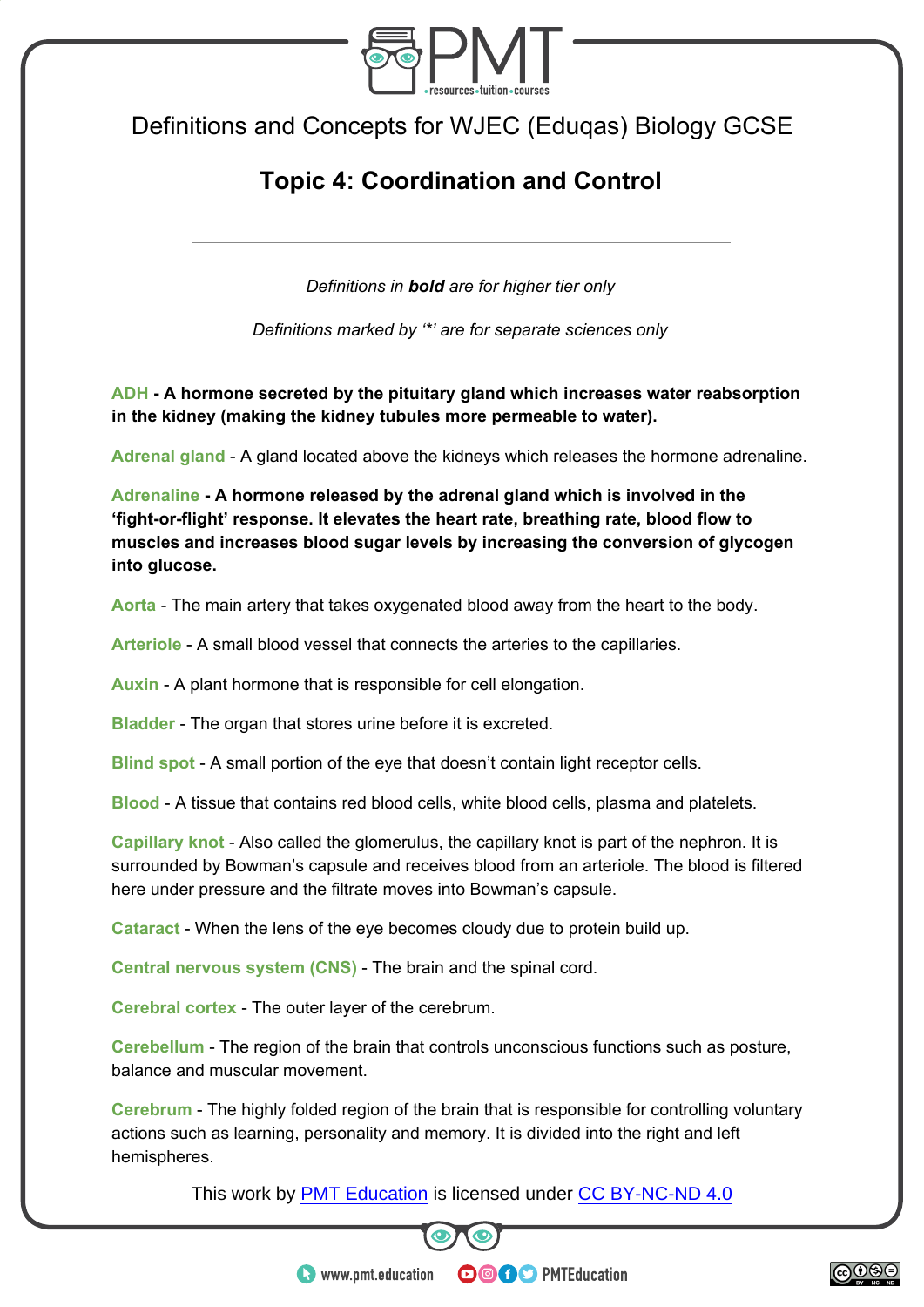

**Choroid** - A thin layer between the retina and sclera which has many blood vessels and allows oxygen into the retina cells.

**Collecting duct** - Where urine passes down into the ureter and it is the site of selective reabsorption of water.

**Contraception** - Methods that are used to prevent pregnancy.

**Cornea** - The front part of the eye that refracts light as it enters, focusing it onto the retina.

**Dormancy - A period of time where the seeds hibernate. This stops when they germinate.** 

**Effector** - A gland or muscle that produces a response to the stimulus to restore optimum conditions.

**Erector muscle** - A muscle in the skin that contracts when the body is too cold. This raises the hairs on the skin, trapping a layer of air next to the skin, which acts as an insulator.

**Ethene - A plant hormone that promotes fruit ripening.** 

**Follicle stimulating hormone (FSH)** - A female reproductive hormone that is released by the pituitary gland. It is responsible for the maturation of an egg in the ovary.

**Fovea** - A portion in the middle of the retina which produces the clearest image as it has a large proportion of cone cells.

**Gibberellins - Plant hormones that initiate germination and flowering.** 

**Glucagon - A hormone produced by the pancreas which works with insulin to control blood sugar levels. It increases blood glucose concentration by converting glycogen into glucose.** 

**Glucose** - A type of carbohydrate (simple sugar) which is used in respiration to produce energy in the form of ATP.

**Glycogen** - A form of glucose which is stored in the body.

**Gravitropism** - The growth response of a plant to gravity.

**Homeostasis** - The maintenance of a stable internal environment in the body despite fluctuations in internal and external conditions.

**Hormone** - A chemical messenger secreted by the endocrine glands into the bloodstream and transported to receptors on target organs.

**Hypothalamus** - The part of the brain that regulates temperature and the water balance of the body. It also produces hormones.

**OOOO** PMTEducation

**Infertility - The inability to reproduce after 12 months or more of unprotected sex.** 

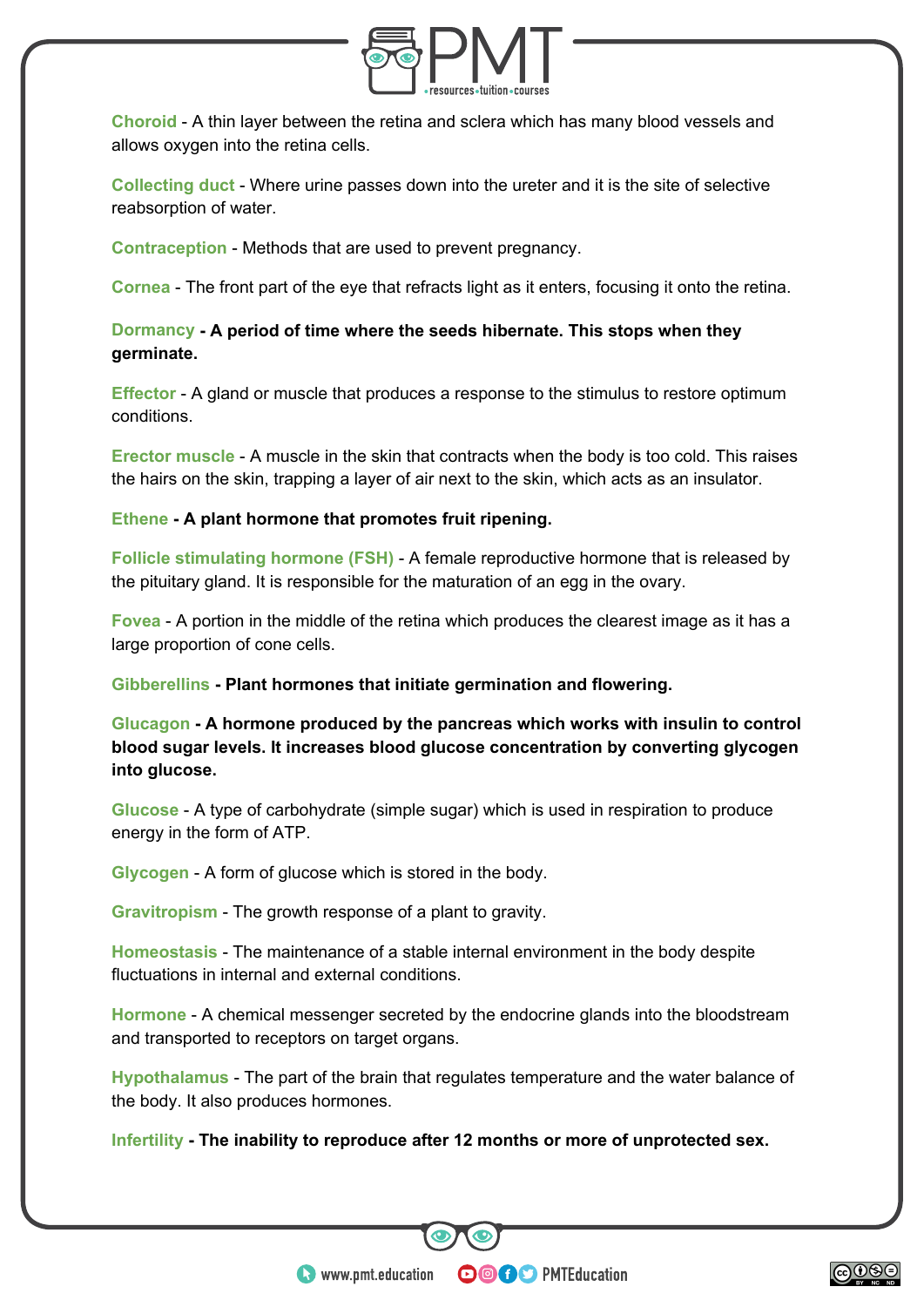

**Insulin** - A hormone produced by the pancreas which controls the body's blood sugar levels. It works to decrease glucose levels by increasing uptake of glucose into cells, and allowing the liver to convert glucose into glycogen for storage.

**In vitro fertilisation (IVF) - The fertilisation of an egg using sperm outside of the body. IVF is used when a couple are having difficulty conceiving.** 

**Iris** - The part of the eye that contracts or relaxes, changing the diameter of the pupil, to control the amount of light entering the eye.

**Kidney** - The organ in the body that maintains water balance and produces urine.

**Kidney cortex** - The outer region of the kidney which contains the nephrons.

**Lens** - A part of the eye that further refracts light to focus it onto the retina.

**Long-sightedness (hyperopia)** - A defect of the eye where near objects appear out of focus due to the convergence of light rays behind the retina.

**Luteinising hormone (LH) -** A female reproductive hormone released by the pituitary gland that stimulates the release of an egg.

**Medulla oblongata** - The part of the brain responsible for non-voluntary movement such as breathing rate and heart rate.

**Menstrual cycle** - The monthly cycle in women that involves the development of the uterus lining, ovulation, maintenance of the uterus lining and its shedding.

**Motor neurone** - The neurone that transmits impulses from the relay neurone to the effector to produce a response.

**Negative feedback system -** A system which works to reverse the initial stimulus to maintain an optimum level.

**Nephron** - The unit of the kidney where filtration takes place.

**Oestrogen** - A female sex hormone produced in the ovaries that controls the development of secondary sexual characteristics. In the menstrual cycle, it repairs the uterus lining and inhibits the release of FSH.

**Optic nerve** - The nerve that carries impulses from the eye to the brain.

## **Osmoreceptors - Receptors that detect a change in osmotic pressure.**

**Osmosis** - The net movement of water molecules from a region of high water concentration to a region of low water concentration across a partially permeable membrane.

**Osmotic lysis** - When water moves into an animal cell causing it to burst.

**Osmotic shrinking** - When water moves out of an animal cell causing the cell to shrink.

**OOOO** PMTEducation

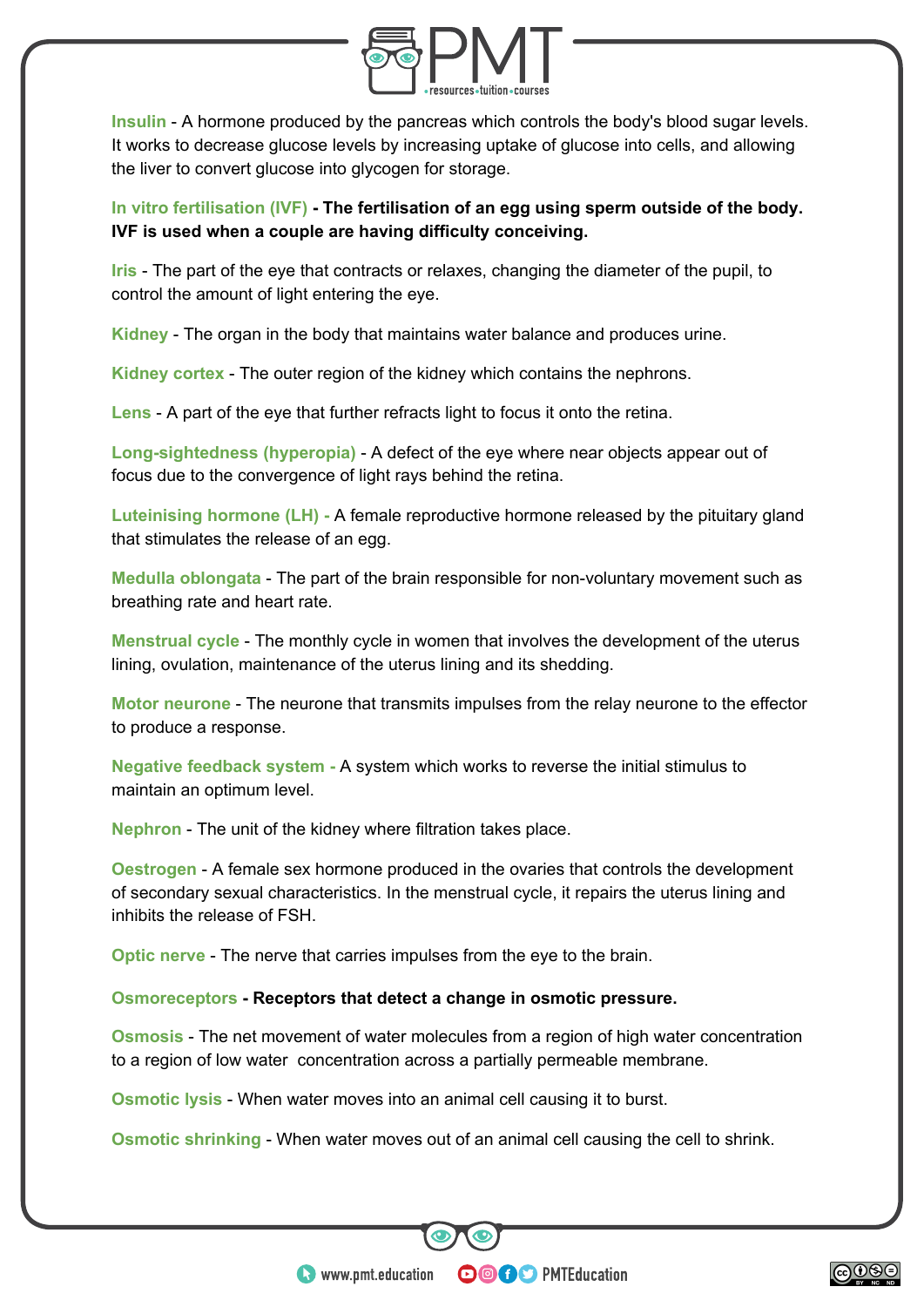

**Ovaries** - Glands of the female reproductive system which contain egg cells. Ovaries produce the hormones oestrogen and progesterone.

**Pancreas** - A gland found behind the stomach. It releases the hormones insulin and glucagon into the blood, and digestive enzymes into the small intestine.

**Phototropism** - The growth response of a plant to unilateral light.

**Pituitary gland** - The gland that stores and releases hormones which regulate many bodily functions. It is located at the base of the brain.

**Progesterone** - The hormone that maintains the uterus lining during the later stages of the menstrual cycle and pregnancy.

**Pupil** - A hole in the centre of the iris. It is controlled by the muscles of the iris and changes size depending on the brightness of the light.

**Receptor** - A cell or organ that recognises the stimulus.

**Reflex arc** - The pathway of neurones involved in a reflex action. Reflex actions are automatic, fast responses that may be protective. The reflex arc includes:

> stimulus  $\rightarrow$  sensory  $\rightarrow$  sensory  $\rightarrow$  relay  $\rightarrow$  motor  $\rightarrow$  effector  $\rightarrow$  response receptor neurone neurone neurone

**Relay neurone** - The neurone that transmits electrical impulses from the sensory neurone to the motor neurone.

**Renal artery** - The blood vessel that provides the kidney with blood.

**Renal vein** - The blood vessel that takes blood away from the kidney.

**Retina** - The layer at the back of the eye that contains light receptors and is sensitive to light.

**Selective reabsorption** - The reabsorption of useful molecules (glucose, water, mineral ions) from the nephron tubule back into the blood.

**Sclera** - The white outer layer of the eye which protects the eye.

**Sense organs** - Groups of receptor cells, which respond to specific stimuli and then relay this information as electrical impulses along neurones to the central nervous system. ↑

**Sensory neurone** - The neurone that detects the stimulus and transmits the electrical impulse to the relay neurone in the spinal cord.

**Shivering** - Rapid contractions of the muscles when the body is too cold. The respiration used to produce energy for the contractions also produces heat as waste.

**Short-sightedness (myopia)** - A defect of the eye where distant objects appear out of focus due to the convergence of light rays in front of the retina.

**OOOO** PMTEducation